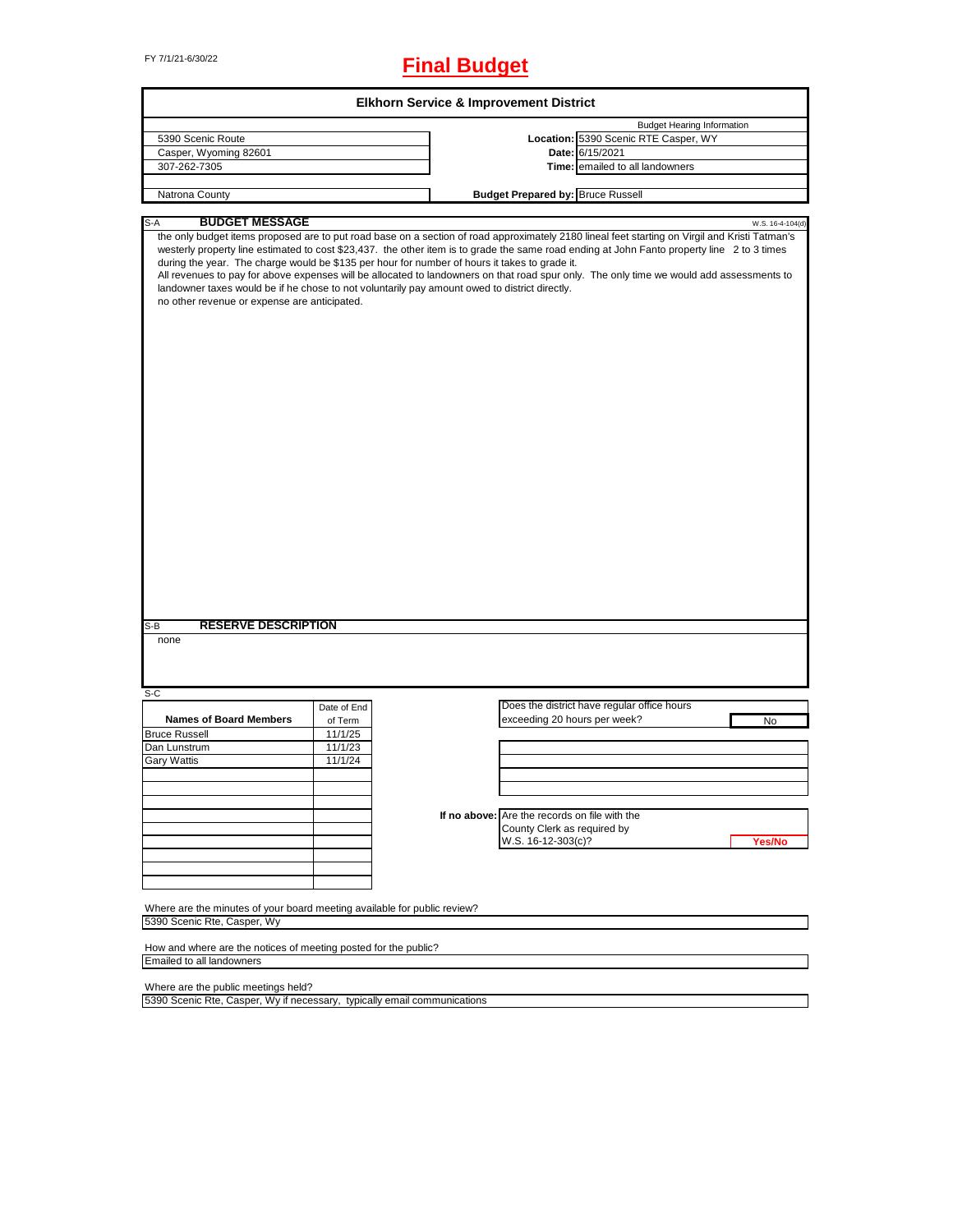### **FINAL BUDGET SUMMARY**

| <b>OVERVIEW</b> |                                                             | 2019-2020<br>Actual | 2020-2021<br>Estimated | 2021-2022<br>Proposed | Final Approval |
|-----------------|-------------------------------------------------------------|---------------------|------------------------|-----------------------|----------------|
| $S-1$           | <b>Total Budgeted Expenditures</b>                          | \$0                 | \$0                    | \$24,000              | \$24,000       |
| $S-2$           | <b>Total Principal to Pay on Debt</b>                       | \$0                 | \$0                    | \$0                   | \$0            |
| $S-3$           | <b>Total Change to Restricted Funds</b>                     | \$0                 | \$0                    | \$0                   | \$0            |
| $S-4$           | <b>Total General Fund and Forecasted Revenues Available</b> | \$0                 | \$17,790               | \$24,000              | \$24,000       |
| $S-5$           | Amount requested from County Commissioners                  | \$0                 | \$0                    | \$0                   | \$0            |
| $S-6$           | <b>Additional Funding Needed:</b>                           | \$0                 | \$0                    |                       |                |

|              | <b>REVENUE SUMMARY</b>                       | 2019-2020 | 2020-2021 | 2021-2022 | Final Approval                         |
|--------------|----------------------------------------------|-----------|-----------|-----------|----------------------------------------|
|              |                                              | Actual    | Estimated | Proposed  |                                        |
|              |                                              |           |           |           |                                        |
| $S-7$        | <b>Operating Revenues</b>                    | \$0       | \$17,790  | \$6,210   | \$6,210                                |
| $S-8$        | Tax levy (From the County Treasurer)         | \$0       | \$0       | \$0       | \$0                                    |
| $S-9$        | <b>Government Support</b>                    | \$0       | \$0       | \$0       | \$0                                    |
| $S-10$       | Grants                                       | \$0       | \$0       | \$0       | \$0                                    |
| $S-11$       | Other County Support (Not from Co. Treas.)   | \$0       | \$0       | \$0       | \$0                                    |
| $S-12$       | <b>Miscellaneous</b>                         | \$0       | \$0       | \$0       | \$0                                    |
| $S-13$       | <b>Other Forecasted Revenue</b>              | \$0       | \$0       | \$0       | \$0                                    |
| $S-14$       | <b>Total Revenue</b>                         | \$0       | \$17,790  | \$6,210   | \$6,210                                |
|              | FY 7/1/21-6/30/22                            |           |           |           | Elkhorn Service & Improvement District |
|              |                                              | 2019-2020 | 2020-2021 | 2021-2022 |                                        |
|              | <b>EXPENDITURE SUMMARY</b>                   | Actual    | Estimated | Proposed  | Final Approval                         |
|              |                                              |           |           |           |                                        |
| $S-15$       | <b>Capital Outlay</b>                        | \$0       | \$0       | \$0       | \$0                                    |
| $S-16$       | Interest and Fees On Debt                    | \$0       | \$0       | \$0       | \$0                                    |
| $S-17$       | <b>Administration</b>                        | \$0       | \$0       | \$0       | \$0                                    |
| $S-18$       | <b>Operations</b>                            | \$0       | \$0       | \$24,000  | \$24,000                               |
| $S-19$       | <b>Indirect Costs</b>                        | \$0       | \$0       | \$0       | \$0                                    |
| <b>S-20R</b> | <b>Expenditures paid by Reserves</b>         | \$0       | \$0       | \$0       | \$0                                    |
| $S-20$       | <b>Total Expenditures</b>                    | \$0       | \$0       | \$24,000  | \$24,000                               |
|              |                                              |           |           |           |                                        |
|              | <b>DEBT SUMMARY</b>                          | 2019-2020 | 2020-2021 | 2021-2022 | <b>Final Approval</b>                  |
|              |                                              | Actual    | Estimated | Proposed  |                                        |
| $S-21$       | <b>Principal Paid on Debt</b>                | \$0       | \$0       | \$0       | \$0                                    |
|              |                                              |           |           |           |                                        |
|              | <b>CASH AND INVESTMENTS</b>                  | 2019-2020 | 2020-2021 | 2021-2022 | Final Approval                         |
|              |                                              | Actual    | Estimated | Proposed  |                                        |
| $S-22$       | <b>TOTAL GENERAL FUNDS</b>                   | \$0       | \$0       | \$17,790  | \$17,790                               |
|              |                                              |           |           |           |                                        |
|              | <b>Summary of Reserve Funds</b>              |           |           |           |                                        |
| $S-23$       | <b>Beginning Balance in Reserve Accounts</b> |           |           |           |                                        |
| $S-24$       | a. Sinking and Debt Service Funds            | \$0       | \$0       | \$0       | \$0                                    |
| $S-25$       | b. Reserves                                  | \$0       | \$0       | \$0       | \$0                                    |
| $S-26$       | c. Bond Funds                                | \$0       | \$0       | $\$0$     | \$0                                    |
|              | Total Reserves (a+b+c)                       | \$0       | \$0       | \$0       | \$0                                    |
| $S-27$       | Amount to be added                           |           |           |           |                                        |
| $S-28$       | a. Sinking and Debt Service Funds            | \$0       | \$0       | \$0       | \$0                                    |
| $S-29$       | b. Reserves                                  | \$0       | \$0       | \$0       | \$0                                    |
| $S-30$       | c. Bond Funds                                | \$0       | \$0       | \$0       | \$0                                    |
|              | Total to be added (a+b+c)                    | \$0       | \$0       | \$0       | \$0                                    |
|              |                                              |           |           |           |                                        |
| $S-31$       | <b>Subtotal</b>                              | \$0       | \$0       | \$0       | \$0                                    |
|              | Less Total to be spent                       | \$0       | \$0       | \$0       | \$0                                    |
| $S-32$       |                                              |           |           |           |                                        |
| $S-33$       | TOTAL RESERVES AT END OF FISCAL YEAR         | \$0       | \$0       | \$0       | \$0<br>End of Summarv                  |

*Budget Officer / District Official (if not same as "Submitted by")*

Date adopted by Special District

Casper, Wyoming 82601

**DISTRICT ADDRESS:** 5390 Scenic Route **PREPARED BY:** Bruce Russell

**DISTRICT PHONE:** 307-262-7305

1/23/19 *Form approved by Wyoming Department of Audit, Public Funds Division Prepared in compliance with the Uniform Municipal Fiscal Procedures Act (W.S. 16-4-101 through 124) as it applies.*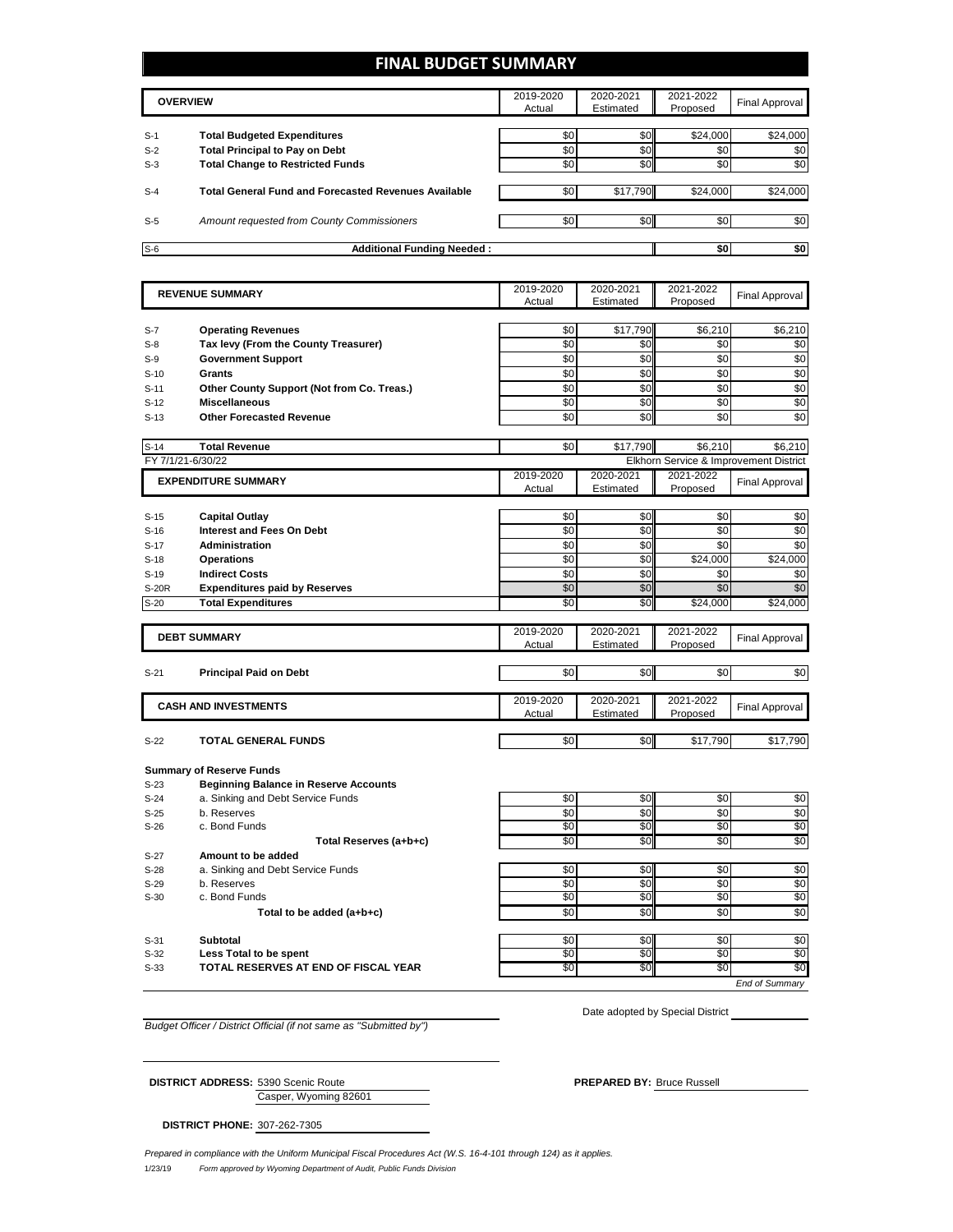|           | Elkhorn Service & Improvement District<br><b>NAME OF DISTRICT/BOARD</b> |                                 |                     |                        | <b>FYE</b>            | 6/30/2022             |
|-----------|-------------------------------------------------------------------------|---------------------------------|---------------------|------------------------|-----------------------|-----------------------|
|           |                                                                         |                                 |                     |                        |                       |                       |
|           | <b>PROPERTY TAXES AND ASSESSMENTS</b>                                   |                                 |                     |                        |                       |                       |
|           |                                                                         | <b>DOA Chart</b><br>of Accounts | 2019-2020<br>Actual | 2020-2021<br>Estimated | 2021-2022<br>Proposed | <b>Final Approval</b> |
| $R-1$     | <b>Property Taxes and Assessments Received</b>                          |                                 |                     |                        |                       |                       |
| $R-1.1$   | Tax Levy (From the County Treasurer)                                    | 4001                            |                     |                        |                       |                       |
| $R-1.2$   | Other County Support (see note on the right)                            | 4005                            |                     |                        |                       |                       |
|           | <b>FORECASTED REVENUE</b>                                               |                                 |                     |                        |                       |                       |
|           |                                                                         |                                 |                     |                        |                       |                       |
|           |                                                                         | <b>DOA Chart</b><br>of Accounts | 2019-2020<br>Actual | 2020-2021<br>Estimated | 2021-2022<br>Proposed | <b>Final Approval</b> |
| $R-2$     | <b>Revenues from Other Governments</b>                                  |                                 |                     |                        |                       |                       |
| $R - 2.1$ | State Aid                                                               | 4211                            |                     |                        |                       |                       |
|           | R-2.2 Additional County Aid (non-treasurer)                             | 4237                            |                     |                        |                       |                       |
|           | R-2.3 City (or Town) Aid                                                | 4237                            |                     |                        |                       |                       |
| R-2.4     | Other (Specify)                                                         | 4237                            |                     |                        |                       |                       |
| $R-2.5$   | <b>Total Government Support</b>                                         |                                 | \$0                 | \$0                    | \$0                   | \$0                   |
| $R-3$     | <b>Operating Revenues</b>                                               |                                 |                     |                        |                       |                       |
| $R-3.1$   | <b>Customer Charges</b>                                                 | 4300                            |                     | \$17,790               | \$6,210               | \$6,210               |
|           | R-3.2 Sales of Goods or Services                                        | 4300                            |                     |                        |                       |                       |
|           | R-3.3 Other Assessments                                                 | 4503                            |                     |                        |                       |                       |
| R-3.4     | <b>Total Operating Revenues</b>                                         |                                 | \$0                 | \$17,790               | \$6,210               | \$6,210               |
| $R-4$     | Grants                                                                  |                                 |                     |                        |                       |                       |
| $R - 4.1$ | <b>Direct Federal Grants</b>                                            | 4201                            |                     |                        |                       |                       |
|           | R-4.2 Federal Grants thru State Agencies                                | 4201                            |                     |                        |                       |                       |
|           | R-4.3 Grants from State Agencies                                        | 4211                            |                     |                        |                       |                       |
| $R-4.4$   | <b>Total Grants</b>                                                     |                                 | \$0                 | \$0                    | \$0                   | \$0                   |
| $R-5$     | <b>Miscellaneous Revenue</b>                                            |                                 |                     |                        |                       |                       |
| $R - 5.1$ | Interest                                                                | 4501                            |                     |                        |                       |                       |
| $R-5.2$   | Other: Specify                                                          | 4500                            |                     |                        |                       |                       |
| $R-5.3$   | Other: Additional                                                       |                                 |                     |                        |                       |                       |
| $R-5.4$   | <b>Total Miscellaneous</b>                                              |                                 | \$0                 | \$0                    | \$0                   | \$0                   |
| $R-5.5$   | <b>Total Forecasted Revenue</b>                                         |                                 | $\overline{30}$     | \$17,790               | \$6,210               | \$6,210               |
| $R-6$     | <b>Other Forecasted Revenue</b>                                         |                                 |                     |                        |                       |                       |
| $R-6.1$   | a. Other past due as estimated by Co. Treas.                            | 4004                            |                     |                        |                       |                       |
| $R-6.2$   | b. Other forecasted revenue (specify):                                  |                                 |                     |                        |                       |                       |
| $R-6.3$   |                                                                         | 4500                            |                     |                        |                       |                       |
| $R-6.4$   |                                                                         | 4500                            |                     |                        |                       |                       |
| $R-6.5$   |                                                                         |                                 |                     |                        |                       |                       |

R-6.6 **Total Other Forecasted Revenue (a+b) 12 \$0 \$0 \$0 \$0 \$0 \$0 \$0 \$0 \$0 \$0 \$0 \$0 \$0**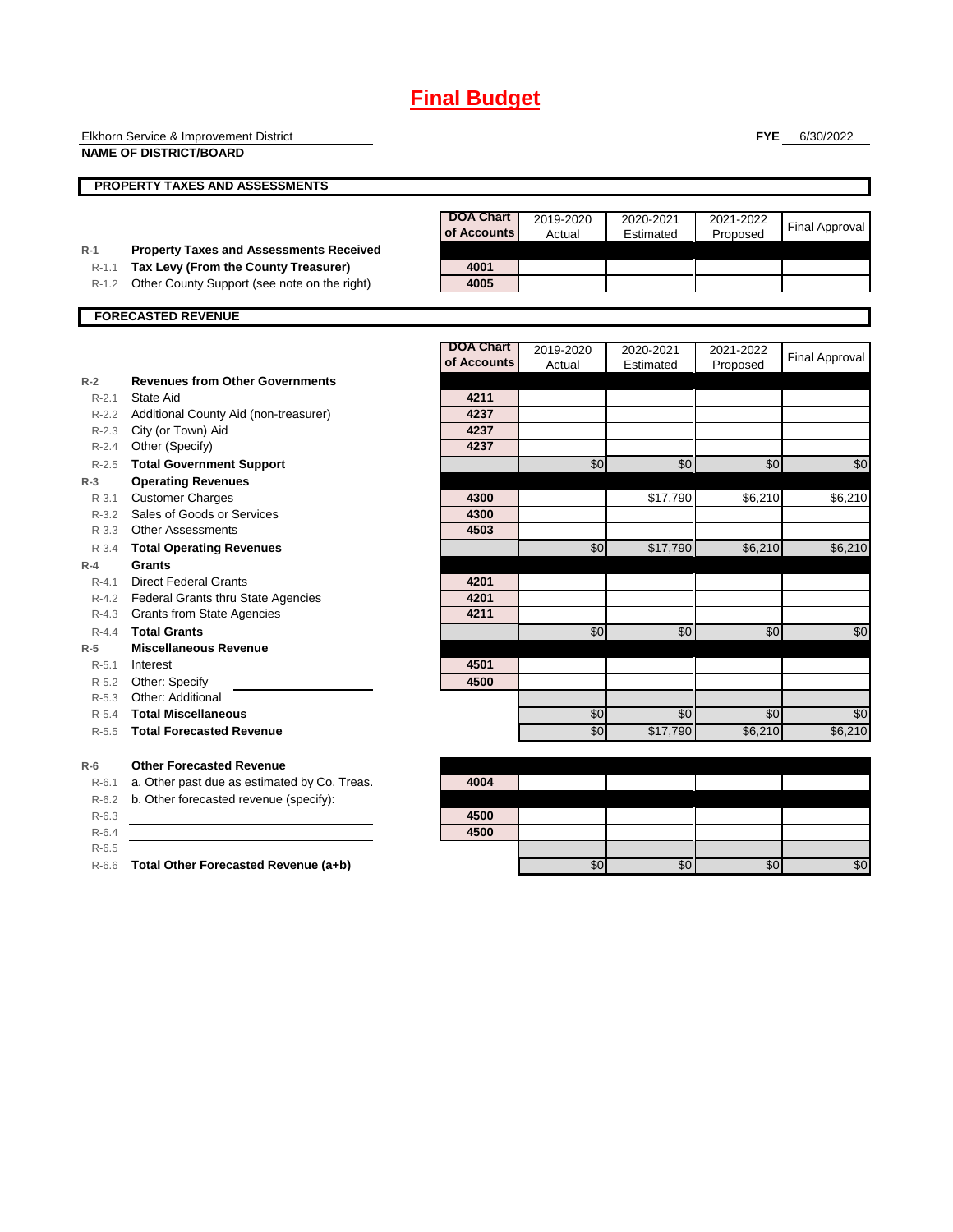### **CAPITAL OUTLAY BUDGET**

|           |                         | UI AGGUL |
|-----------|-------------------------|----------|
| E-1       | <b>Capital Outlay</b>   |          |
| $E - 1.1$ | <b>Real Property</b>    | 6201     |
| $E - 1.2$ | Vehicles                | 6210     |
| $E-1.3$   | <b>Office Equipment</b> | 6211     |
| $E - 1.4$ | Other (Specify)         |          |
| $E-1.5$   |                         | 6200     |
| $E - 1.6$ |                         | 6200     |
| $E - 1.7$ |                         |          |
| $E-1.8$   | TOTAL CAPITAL OUTLAY    |          |

| <b>DOA Chart</b><br>of Accounts | 2019-2020<br>Actual | 2020-2021<br>Estimated | 2021-2022<br>Proposed | Final Approval |
|---------------------------------|---------------------|------------------------|-----------------------|----------------|
|                                 |                     |                        |                       |                |
| 6201                            |                     |                        |                       |                |
| 6210                            |                     |                        |                       |                |
| 6211                            |                     |                        |                       |                |
|                                 |                     |                        |                       |                |
| 6200                            |                     |                        |                       |                |
| 6200                            |                     |                        |                       |                |
|                                 |                     |                        |                       |                |
|                                 | \$0                 | \$ſ                    | \$0                   | \$0            |

#### **ADMINISTRATION BUDGET**

|           |                                      | <b>DOA Chart</b> | 2019-2020 | 2020-2021 | 2021-2022 | <b>Final Approval</b> |
|-----------|--------------------------------------|------------------|-----------|-----------|-----------|-----------------------|
|           |                                      | of Accounts      | Actual    | Estimated | Proposed  |                       |
| $E-2$     | <b>Personnel Services</b>            |                  |           |           |           |                       |
| $E - 2.1$ | Administrator                        | 7002             |           |           |           |                       |
| $E - 2.2$ | Secretary                            | 7003             |           |           |           |                       |
| $E - 2.3$ | Clerical                             | 7004             |           |           |           |                       |
| $E - 2.4$ | Other (Specify)                      |                  |           |           |           |                       |
| $E-2.5$   |                                      | 7005             |           |           |           |                       |
| $E-2.6$   |                                      | 7005             |           |           |           |                       |
| $E - 2.7$ |                                      |                  |           |           |           |                       |
| $E-3$     | <b>Board Expenses</b>                |                  |           |           |           |                       |
| $E - 3.1$ | Travel                               | 7011             |           |           |           |                       |
| $E - 3.2$ | Mileage                              | 7012             |           |           |           |                       |
| $E - 3.3$ | Other (Specify)                      |                  |           |           |           |                       |
| $E - 3.4$ |                                      | 7013             |           |           |           |                       |
| $E - 3.5$ |                                      | 7013             |           |           |           |                       |
| $E - 3.6$ |                                      |                  |           |           |           |                       |
| $E-4$     | <b>Contractual Services</b>          |                  |           |           |           |                       |
| $E - 4.1$ | Legal                                | 7021             |           |           |           |                       |
| $E - 4.2$ | Accounting/Auditing                  | 7022             |           |           |           |                       |
| $E-4.3$   | Other (Specify)                      |                  |           |           |           |                       |
| $E - 4.4$ |                                      | 7023             |           |           |           |                       |
| $E - 4.5$ |                                      | 7023             |           |           |           |                       |
| $E-4.6$   |                                      |                  |           |           |           |                       |
| $E-5$     | <b>Other Administrative Expenses</b> |                  |           |           |           |                       |
| $E - 5.1$ | <b>Office Supplies</b>               | 7031             |           |           |           |                       |
| $E - 5.2$ | Office equipment, rent & repair      | 7032             |           |           |           |                       |
| $E - 5.3$ | Education                            | 7033             |           |           |           |                       |
| $E - 5.4$ | Registrations                        | 7034             |           |           |           |                       |
| $E - 5.5$ | Other (Specify)                      |                  |           |           |           |                       |
| $E - 5.6$ |                                      | 7035             |           |           |           |                       |
| $E - 5.7$ |                                      | 7035             |           |           |           |                       |
| $E - 5.8$ |                                      |                  |           |           |           |                       |
| $E-6$     | <b>TOTAL ADMINISTRATION</b>          |                  | \$0       | \$0       | \$0       | \$0                   |
|           |                                      |                  |           |           |           |                       |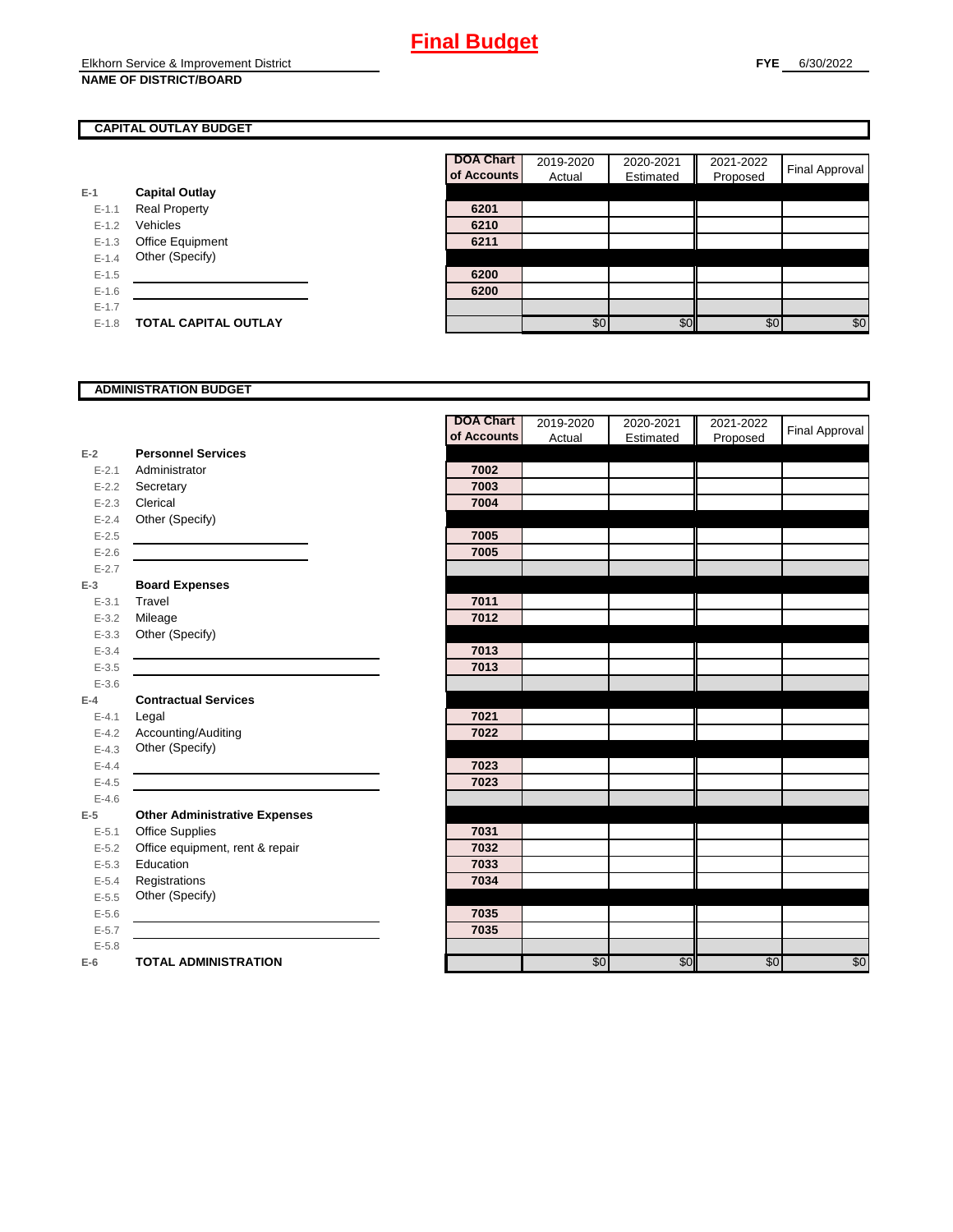### **OPERATIONS BUDGET**

|            |                                        | of Accou |
|------------|----------------------------------------|----------|
| $E-7$      | <b>Personnel Services</b>              |          |
| $E - 7.1$  | Wages--Operations                      | 7202     |
| $E - 7.2$  | <b>Service Contracts</b>               | 7203     |
| $E - 7.3$  | Other (Specify)                        |          |
| $E - 7.4$  |                                        | 7204     |
| $E - 7.5$  |                                        | 7204     |
| $E - 7.6$  |                                        |          |
| $E-8$      | <b>Travel</b>                          |          |
| $E - 8.1$  | Mileage                                | 7211     |
| $E - 8.2$  | Other (Specify)                        |          |
| $E - 8.3$  |                                        | 7212     |
| $E - 8.4$  |                                        | 7212     |
| $E - 8.5$  |                                        |          |
| $E-9$      | <b>Operating supplies (List)</b>       |          |
| $E - 9.1$  | road repairs                           | 7220     |
| $E - 9.2$  | road maintenance                       | 7220     |
| $E - 9.3$  |                                        | 7220     |
| $E - 9.4$  |                                        | 7220     |
| $E-9.5$    |                                        |          |
| $E-10$     | <b>Program Services (List)</b>         |          |
| $E - 10.1$ |                                        | 7230     |
| $E-10.2$   |                                        | 7230     |
| $E-10.3$   |                                        | 7230     |
| $E-10.4$   |                                        | 7230     |
| $E-10.5$   |                                        |          |
| $E-11$     | <b>Contractual Arrangements (List)</b> |          |
| $E-11.1$   |                                        | 7400     |
| $E-11.2$   |                                        | 7400     |
| $E-11.3$   |                                        | 7400     |
| $E-11.4$   |                                        | 7400     |
| $E-11.5$   |                                        |          |
| $E-12$     | <b>Other operations (Specify)</b>      |          |
| $E-12.1$   |                                        | 7450     |
| $E-12.2$   |                                        | 7450     |
| $E-12.3$   |                                        | 7450     |
| $E - 12.4$ |                                        | 7450     |
| $E-12.5$   |                                        |          |
| $E-13$     | <b>TOTAL OPERATIONS</b>                |          |

|            |                                        | <b>DOA Chart</b> | 2019-2020 | 2020-2021 | 2021-2022 | Final Approval |
|------------|----------------------------------------|------------------|-----------|-----------|-----------|----------------|
|            |                                        | of Accounts      | Actual    | Estimated | Proposed  |                |
| $E-7$      | <b>Personnel Services</b>              |                  |           |           |           |                |
| $E - 7.1$  | Wages--Operations                      | 7202             |           |           |           |                |
| $E - 7.2$  | Service Contracts                      | 7203             |           |           |           |                |
| $E - 7.3$  | Other (Specify)                        |                  |           |           |           |                |
| $E - 7.4$  |                                        | 7204             |           |           |           |                |
| $E - 7.5$  |                                        | 7204             |           |           |           |                |
| $E - 7.6$  |                                        |                  |           |           |           |                |
| $E-8$      | <b>Travel</b>                          |                  |           |           |           |                |
| $E-8.1$    | Mileage                                | 7211             |           |           |           |                |
| $E - 8.2$  | Other (Specify)                        |                  |           |           |           |                |
| $E - 8.3$  |                                        | 7212             |           |           |           |                |
| $E-8.4$    |                                        | 7212             |           |           |           |                |
| $E - 8.5$  |                                        |                  |           |           |           |                |
| E-9        | <b>Operating supplies (List)</b>       |                  |           |           |           |                |
| $E-9.1$    | road repairs                           | 7220             |           |           | \$24,000  | \$24,000       |
| $E - 9.2$  | road maintenance                       | 7220             |           |           |           |                |
| $E-9.3$    |                                        | 7220             |           |           |           |                |
| $E - 9.4$  |                                        | 7220             |           |           |           |                |
| $E - 9.5$  |                                        |                  |           |           |           |                |
| E-10       | <b>Program Services (List)</b>         |                  |           |           |           |                |
| $E - 10.1$ |                                        | 7230             |           |           |           |                |
| $E-10.2$   |                                        | 7230             |           |           |           |                |
| $E-10.3$   |                                        | 7230             |           |           |           |                |
| $E-10.4$   |                                        | 7230             |           |           |           |                |
| $E-10.5$   |                                        |                  |           |           |           |                |
| $E-11$     | <b>Contractual Arrangements (List)</b> |                  |           |           |           |                |
| $E-11.1$   |                                        | 7400             |           |           |           |                |
| $E-11.2$   |                                        | 7400             |           |           |           |                |
| $E-11.3$   |                                        | 7400             |           |           |           |                |
| $E-11.4$   |                                        | 7400             |           |           |           |                |
| $E-11.5$   |                                        |                  |           |           |           |                |
| $E-12$     | <b>Other operations (Specify)</b>      |                  |           |           |           |                |
| $E-12.1$   |                                        | 7450             |           |           |           |                |
| $E-12.2$   |                                        | 7450             |           |           |           |                |
| $E-12.3$   |                                        | 7450             |           |           |           |                |
| $E-12.4$   |                                        | 7450             |           |           |           |                |
| $E-12.5$   |                                        |                  |           |           |           |                |
| E-13       | <b>TOTAL OPERATIONS</b>                |                  | \$0       | \$0       | \$24,000  | \$24,000       |
|            |                                        |                  |           |           |           |                |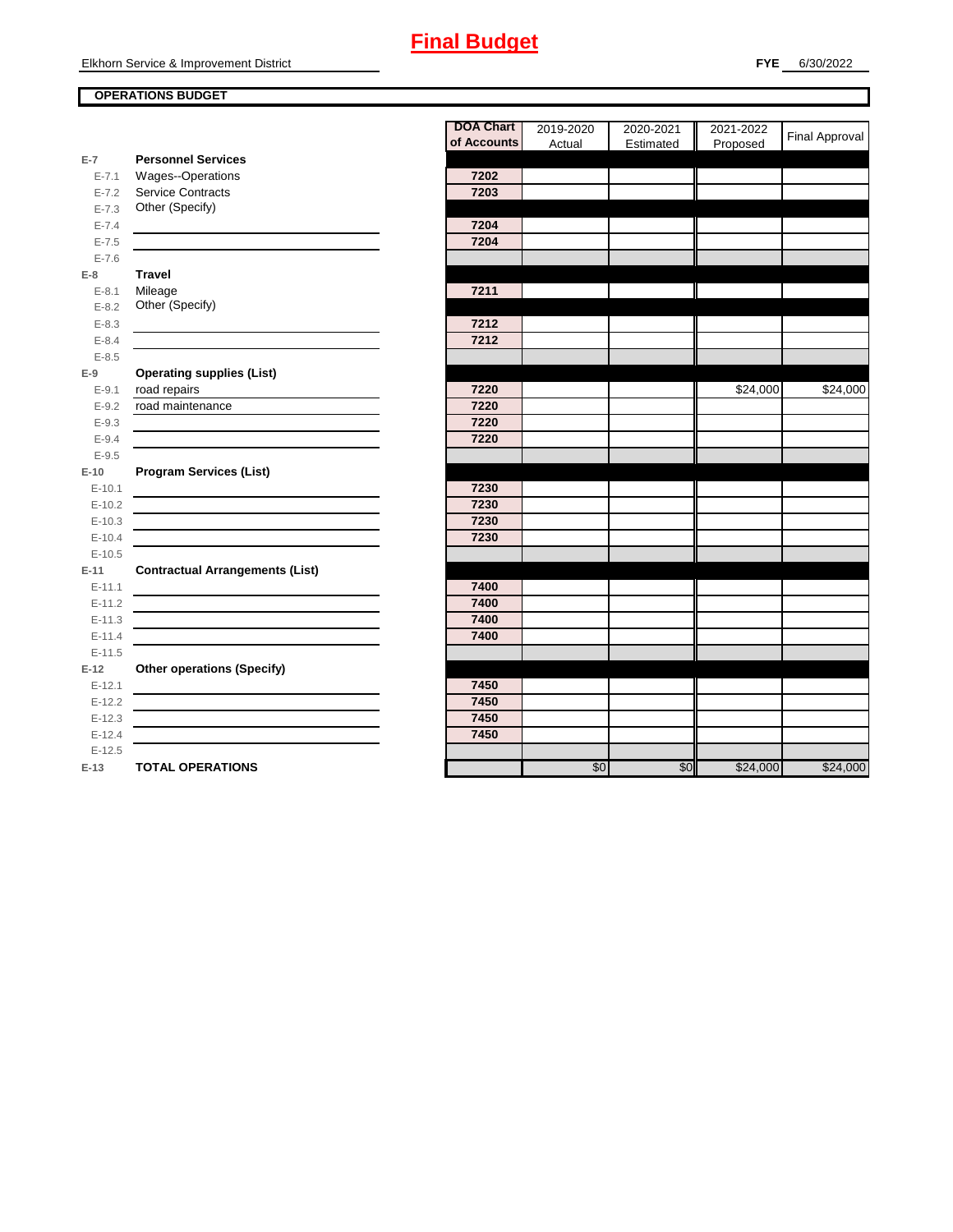### **INDIRECT COSTS BUDGET**

|          |                              | <b>DOA Chart</b> | 2019-2020 | 2020-2021 | 2021-2022 | Final Approval |
|----------|------------------------------|------------------|-----------|-----------|-----------|----------------|
|          |                              | of Accounts      | Actual    | Estimated | Proposed  |                |
| $E-14$   | <b>Insurance</b>             |                  |           |           |           |                |
| $E-14.1$ | Liability                    | 7502             |           |           |           |                |
| $E-14.2$ | Buildings and vehicles       | 7503             |           |           |           |                |
| $E-14.3$ | Equipment                    | 7504             |           |           |           |                |
| $E-14.4$ | Other (Specify)              |                  |           |           |           |                |
| $E-14.5$ |                              | 7505             |           |           |           |                |
| $E-14.6$ |                              | 7505             |           |           |           |                |
| $E-14.7$ |                              |                  |           |           |           |                |
| $E-15$   | Indirect payroll costs:      |                  |           |           |           |                |
| $E-15.1$ | FICA (Social Security) taxes | 7511             |           |           |           |                |
| $E-15.2$ | <b>Workers Compensation</b>  | 7512             |           |           |           |                |
| $E-15.3$ | <b>Unemployment Taxes</b>    | 7513             |           |           |           |                |
| $E-15.4$ | Retirement                   | 7514             |           |           |           |                |
| $E-15.5$ | <b>Health Insurance</b>      | 7515             |           |           |           |                |
| $E-15.6$ | Other (Specify)              |                  |           |           |           |                |
| $E-15.7$ |                              | 7516             |           |           |           |                |
| $E-15.8$ |                              | 7516             |           |           |           |                |
| $E-15.9$ |                              |                  |           |           |           |                |
|          |                              |                  |           |           |           |                |
| $E-17$   | <b>TOTAL INDIRECT COSTS</b>  |                  | \$0       | \$0       | \$0       | \$0            |

### **DEBT SERVICE BUDGET**

D-1.1 Principal

D-1.2 **Interest** 

D-1.3 **Fees** 

**D-2 TOTAL DEBT SERVICE** 

| <b>DOA Chart</b><br>of Accounts | 2019-2020<br>Actual | 2020-2021<br>Estimated | 2021-2022<br>Proposed | <b>Final Approval</b> |
|---------------------------------|---------------------|------------------------|-----------------------|-----------------------|
|                                 |                     |                        |                       |                       |
|                                 |                     |                        |                       |                       |
| 6401                            |                     |                        |                       |                       |
| 6410                            |                     |                        |                       |                       |
| 6420                            |                     |                        |                       |                       |
|                                 |                     |                        | \$0                   |                       |